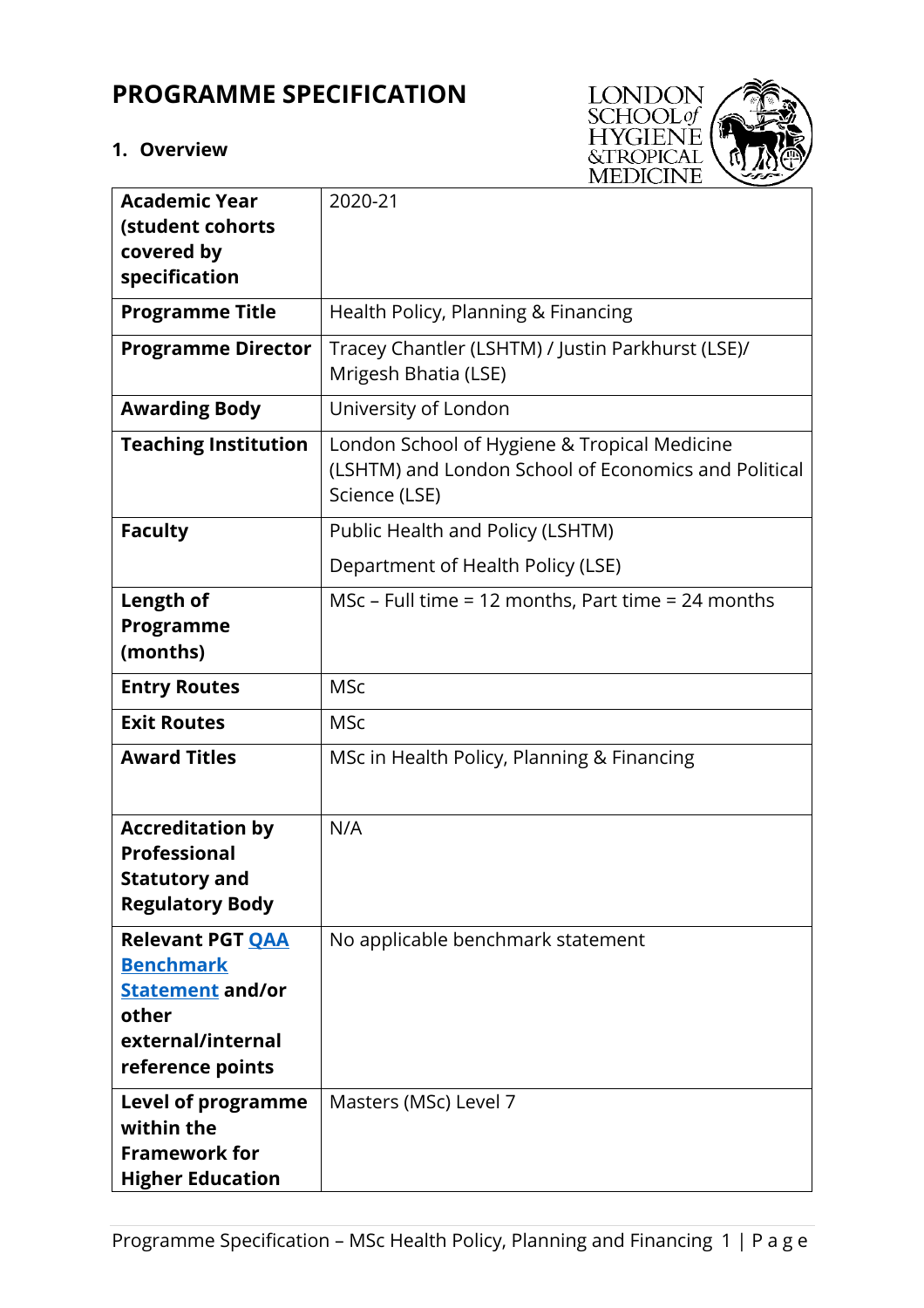| Qualifications<br>(FHEQ)                  |                                                                                                                                                                                                                                                                          |     |                                                |      |  |
|-------------------------------------------|--------------------------------------------------------------------------------------------------------------------------------------------------------------------------------------------------------------------------------------------------------------------------|-----|------------------------------------------------|------|--|
| <b>Total Credits</b>                      | <b>CATS:</b>                                                                                                                                                                                                                                                             | 185 | ECTS:                                          | 92.5 |  |
| <b>HECoS Code</b>                         |                                                                                                                                                                                                                                                                          |     | 100648, 100450, 101307, 101335, 100489         |      |  |
| <b>Mode of Delivery</b>                   | For 2020-21, teaching delivery has been adjusted in<br>response to the COVID-19 pandemic.<br><b>LSE</b>                                                                                                                                                                  |     |                                                |      |  |
|                                           | The main mode of delivery for this programme will be<br>online (e.g. recorded lectures and on-line live seminar<br>groups). On-line teaching will be complemented by<br>face-to-face teaching sessions where feasible and<br>deemed safe.                                |     |                                                |      |  |
|                                           | <b>LSHTM</b>                                                                                                                                                                                                                                                             |     |                                                |      |  |
|                                           | Term 1 modules will be delivered online only, with a<br>combination of synchronous (live and interactive) and<br>asynchronous (recordings, independent study,<br>individual exercises, etc) activities.                                                                  |     |                                                |      |  |
|                                           | All terms 2 and 3 modules will be offered online.<br>Certain modules will also have some optional on-<br>campus components. The face to face components<br>may be limited to ensure that UK social distancing<br>rules are adhered to.                                   |     |                                                |      |  |
|                                           | Throughout the year there will be programme- and<br>LSHTM-level activities, such as group seminars and a<br>themed lecture series and discussion forums. These<br>will allow students to study the programme safely at a<br>distance but remain together as a community. |     |                                                |      |  |
|                                           | If at any point during the academic year the UK is<br>forced to go into another period of lockdown, this<br>programme will be delivered using online methods<br>only.                                                                                                    |     |                                                |      |  |
| <b>Mode and Period of</b><br><b>Study</b> |                                                                                                                                                                                                                                                                          |     | Full time (12 months) or part time (24 months) |      |  |
| <b>Cohort Entry Points</b>                | Annually in September                                                                                                                                                                                                                                                    |     |                                                |      |  |
| <b>Language of Study</b>                  | English                                                                                                                                                                                                                                                                  |     |                                                |      |  |
| <b>Re-sit Policy</b>                      | <b>LSHTM</b>                                                                                                                                                                                                                                                             |     |                                                |      |  |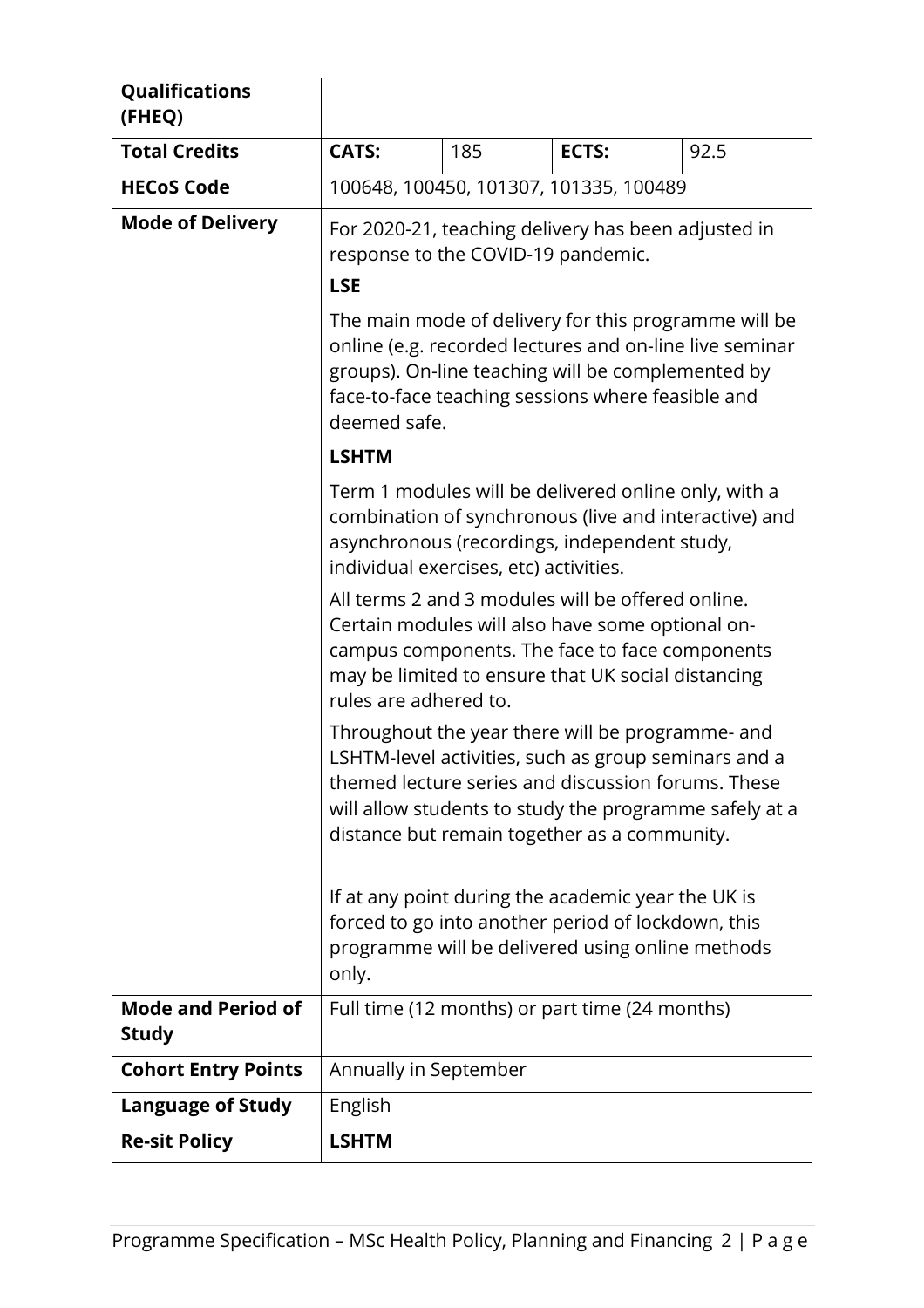|                                                                                        | https://www.lshtm.ac.uk/sites/default/files/academic-<br>manual-chapter-08a.pdf<br><b>LSE</b><br>https://info.lse.ac.uk/current-<br>students/services/assessment-and-results/exams/re-<br>entry                                                                                                                                                                                                                                           |
|----------------------------------------------------------------------------------------|-------------------------------------------------------------------------------------------------------------------------------------------------------------------------------------------------------------------------------------------------------------------------------------------------------------------------------------------------------------------------------------------------------------------------------------------|
| <b>Extenuating</b><br><b>Circumstances</b><br><b>Policy</b>                            | <b>LSHTM</b><br>https://www.lshtm.ac.uk/sites/default/files/academic-<br>manual-chapter-07.pdf<br><b>LSE</b><br>https://info.lse.ac.uk/current-<br>students/services/assessment-and-<br>results/exceptional-circumstances/exceptional-<br>circumstances                                                                                                                                                                                   |
| Programme<br><b>Description</b>                                                        | This programme aims to develop critical analysis of<br>issues within health policy, planning and financing and<br>to enable students to devise appropriate health policy<br>responses. Students come from a wide range of<br>backgrounds. This is a joint programme provided by<br>LSHTM and LSE. The programme provides training<br>relevant to countries at all levels of development,<br>although participants are able to specialise. |
| <b>Date of Introduction</b><br>of Programme<br>(month/year)                            | 1986                                                                                                                                                                                                                                                                                                                                                                                                                                      |
| Date of production /<br>revision of this<br>programme<br>specification<br>(month/year) | Extraordinary revisions made in August 2020 in<br>response to Covid-19 mitigation planning                                                                                                                                                                                                                                                                                                                                                |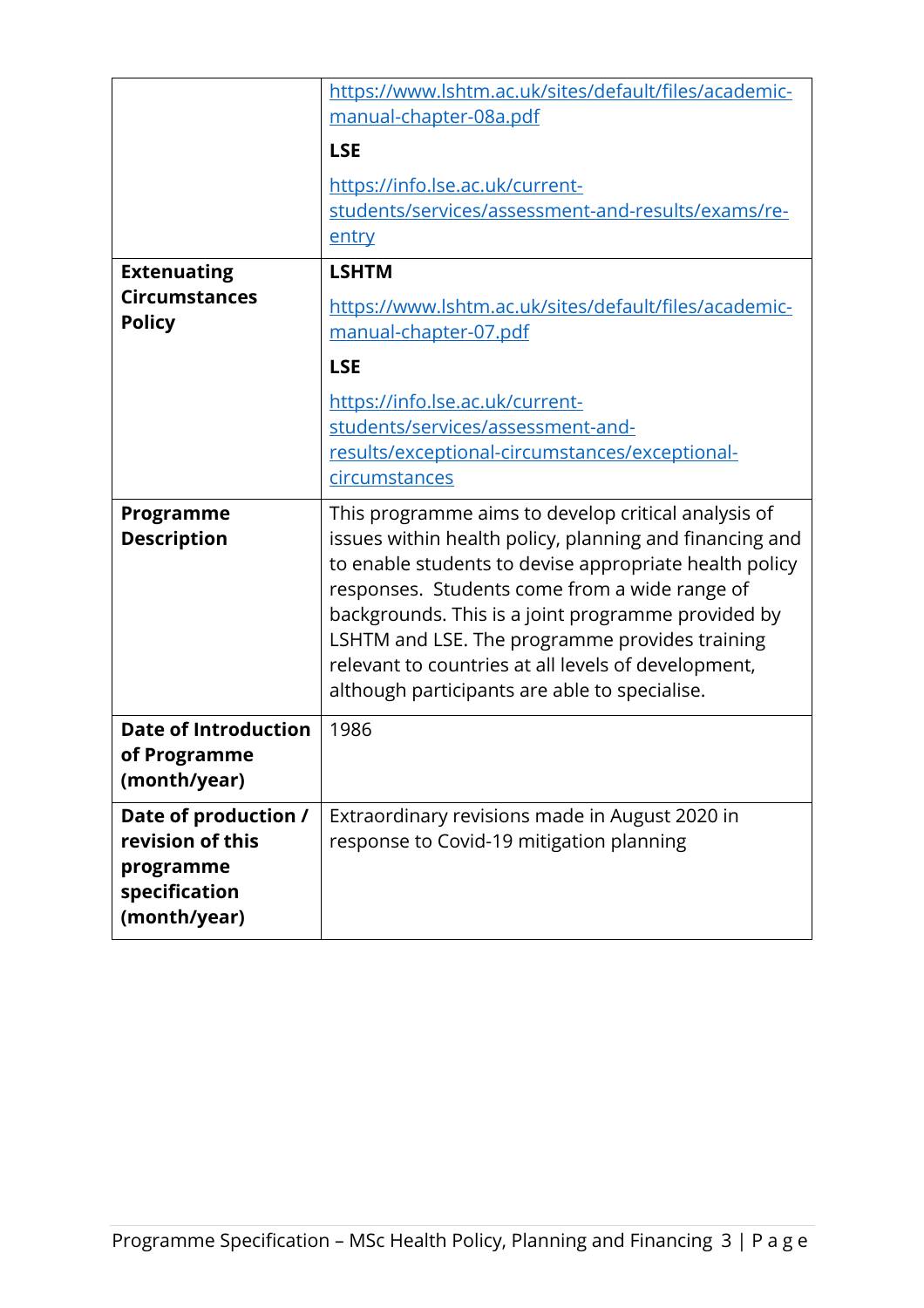## **2. Programme Aims & Learning Outcomes**

## **Educational aims of the programme**

The aim of the programme – consistent with LSHTM's mission to improve health worldwide – is to develop critical analysis of issues within the areas of health policy and finance and to enable students to devise appropriate health policy responses. The learning outcomes of the programme are provided below.

## **Programme Learning Outcomes**

By the end of the programme, students will be expected to achieve the following learning outcomes – drawing on material taught across different elements and assessed in a variety of ways.

- i) comprehend and demonstrate knowledge and critical understanding of key principles of a diverse range of international and national health policies, including current and emerging trends;
- ii) comprehend and demonstrate knowledge and critical understanding of key principles of one or more disciplines relevant to the study of health policy, planning and financing (epidemiology, health economics, and other social sciences);
- iii) comprehend and demonstrate specialist knowledge, critical understanding and skills in other areas selected from a range of options on the programme relevant to the study of health policy;
- iv) apply their conceptual and theoretical knowledge and skills using a multidisciplinary approach to formulate, design, implement, evaluate and appraise health policies and plans;
- v) show competence, both written and verbal, in assessing and communicating empirical evidence and in consolidating and critically appraising debates relevant to issues of health policy;
- vi) demonstrate competence in key research and presentation skills, including the ability to plan and carry out a literature search, to critically review published literature, and to evaluate research findings.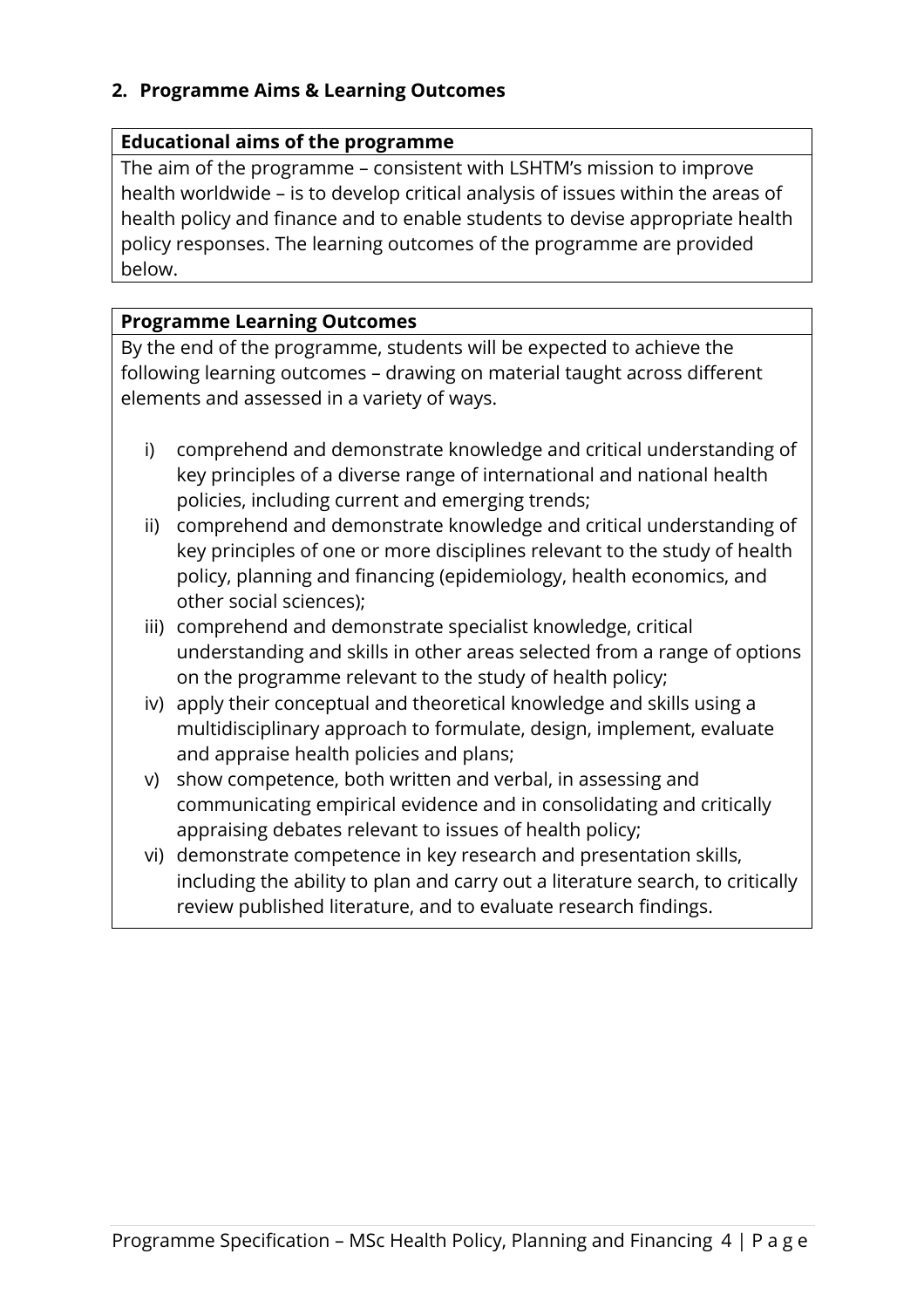# **Teaching and Learning Strategy**

The MSc Health Policy, Planning & Financing is a joint programme run by both the LSE and LSHTM.

For the 2020-21 academic year, due to the COVID-19 pandemic, the programme will be taught through a mix of online, recorded, and live sessions with tutors and peers, as well as on-campus sessions where feasible and deemed safe. All elements of the programme have specific aims and Intended learning outcomes, with content designed to help students achieve these objectives. Students are expected to learn through both directed and selfdirected study

## **Assessment Strategy**

The programme is assessed through individual module assessments (which may include essays, other written coursework, short written exams, practical exams, group work, presentations or other methods), formal summer exams, and a project dissertation. Such tasks are designed to assess, via the most appropriate method, whether learning objectives have been met.

Students will not be required to attend on-campus where assessments can be taken online.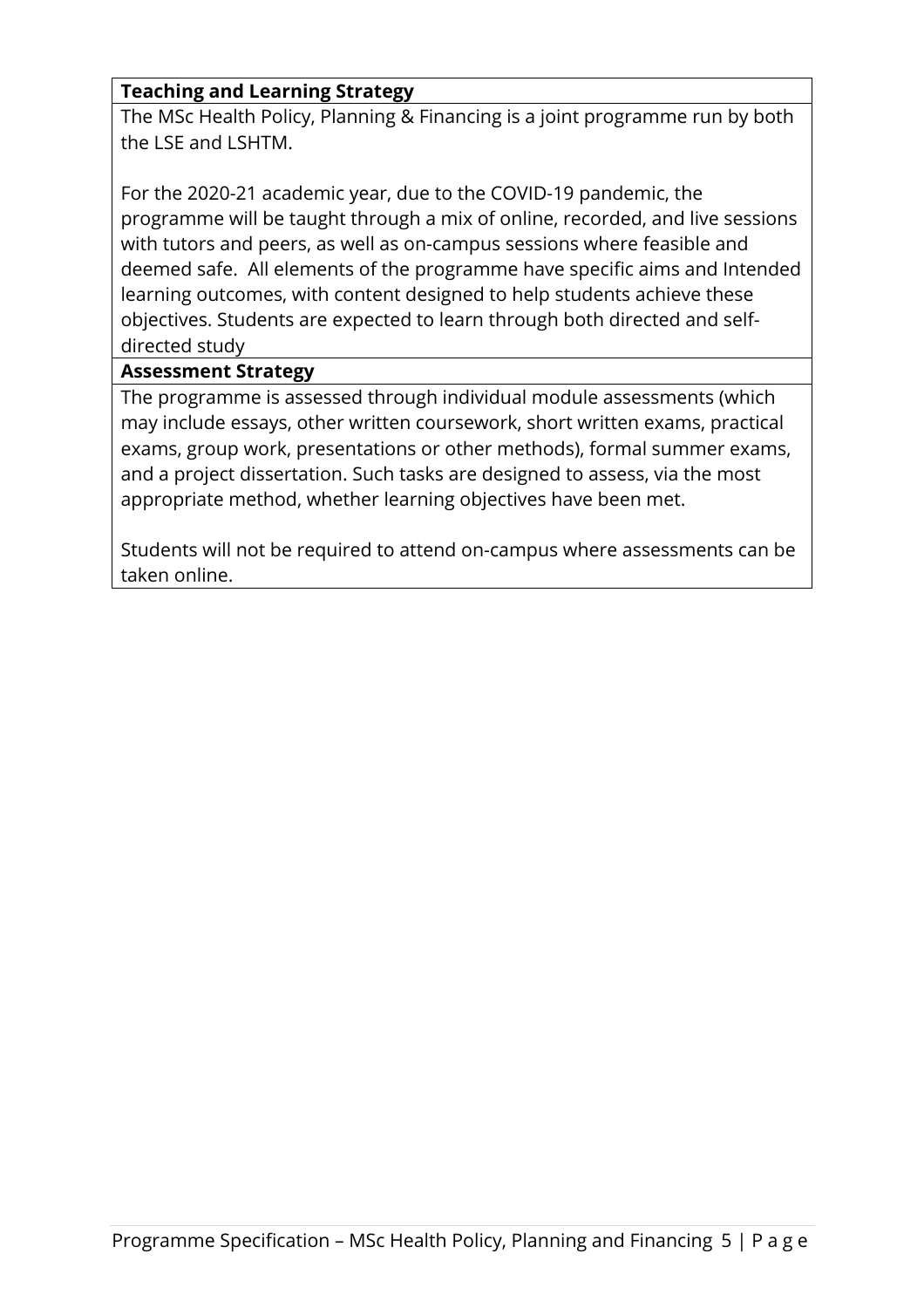## **3. Programme Structure and features, modules, credit assignment and award requirements**

| <b>Full-time Masters</b>                           | Term 1/<br><b>Michaelmas</b><br><b>Term</b> | Term $2/$<br>Lent<br><b>Term</b> | Term 3/<br><b>Summer</b><br>Term | <b>Total Credits</b><br>(based LSHTM<br>credit<br>framework) |  |  |  |
|----------------------------------------------------|---------------------------------------------|----------------------------------|----------------------------------|--------------------------------------------------------------|--|--|--|
| <b>LSHTM</b>                                       |                                             |                                  |                                  |                                                              |  |  |  |
| Semi-Compulsory                                    | $\overline{2}$                              |                                  |                                  | 20                                                           |  |  |  |
| <b>Modules</b>                                     |                                             |                                  |                                  |                                                              |  |  |  |
| <b>Recommended Modules</b><br>$\overline{2}$<br>30 |                                             |                                  |                                  |                                                              |  |  |  |
| Total credits of LSHTM modules<br>50               |                                             |                                  |                                  |                                                              |  |  |  |
| <b>LSE</b>                                         |                                             |                                  |                                  |                                                              |  |  |  |
| <b>Compulsory Courses</b>                          | 1                                           |                                  |                                  | 22.5                                                         |  |  |  |
| Semi-Compulsory                                    | 1                                           |                                  |                                  | 22.5                                                         |  |  |  |
| Courses                                            |                                             |                                  |                                  |                                                              |  |  |  |
| <b>Recommended Courses</b>                         |                                             | 45                               |                                  |                                                              |  |  |  |
| Total credits of LSE courses                       | 90                                          |                                  |                                  |                                                              |  |  |  |
| Project                                            |                                             |                                  |                                  |                                                              |  |  |  |
| Dissertation                                       |                                             |                                  | 1                                | 45                                                           |  |  |  |
| <b>Total credits</b><br>185                        |                                             |                                  |                                  |                                                              |  |  |  |

Module information is correct at the time of publication, but minor amendments may be made subject to approval as detailed in Chapter 3 of the LSHTM Academic Manual. Optional (i.e. recommended non-compulsory) modules listed are indicative and may change from year to year. https://www.lshtm.ac.uk/study/courses/changes-courses

| <b>Term</b>  | <b>Slot</b>                                        | <b>Module</b><br>Code | <b>Module Title</b>                  | <b>Module Type</b><br>(compulsory or<br>recommended)                                                         | <b>Credits</b><br>(CATS) | <b>Contact</b><br>hours* |  |  |
|--------------|----------------------------------------------------|-----------------------|--------------------------------------|--------------------------------------------------------------------------------------------------------------|--------------------------|--------------------------|--|--|
| <b>LSHTM</b> |                                                    |                       |                                      |                                                                                                              |                          |                          |  |  |
|              | AB1                                                | 1107                  | <b>Health Services</b>               | Semi-Compulsory**                                                                                            | 10                       | 22                       |  |  |
| 1            | AB1                                                | 1117                  | Health Policy,<br>Process &<br>Power | Semi-Compulsory**<br>(Barred combination<br>with HP401:<br>Introduction to<br>Health Policy and<br>Politics) | 10                       | 28                       |  |  |
|              | AB1                                                | 1123                  | <b>Issues in Public</b><br>Health    | Semi-Compulsory                                                                                              | 10                       | 27                       |  |  |
| 1            | AB1                                                | 2001                  | Basic<br>Epidemiology                | Semi-Compulsory                                                                                              | 10                       | 30                       |  |  |
|              | **Students must take at least one of 1107 and 1117 |                       |                                      |                                                                                                              |                          |                          |  |  |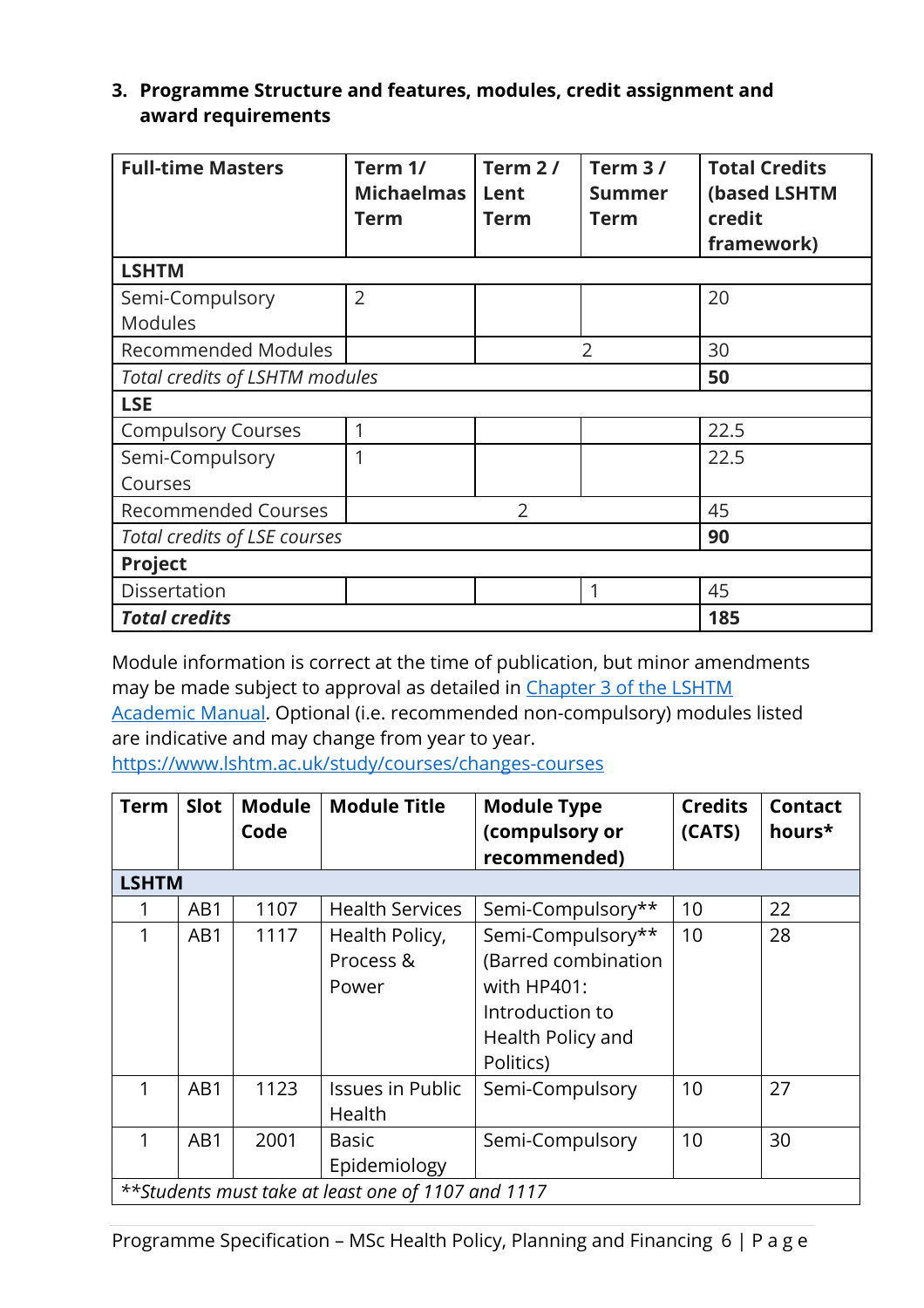| <b>LSE</b>     |                |                      |                                                                                     |        |                          |                         |    |
|----------------|----------------|----------------------|-------------------------------------------------------------------------------------|--------|--------------------------|-------------------------|----|
| 1              |                |                      | Financing<br>HP400                                                                  |        | Compulsory               | For further details,    |    |
|                |                |                      | <b>Health Care</b>                                                                  |        |                          | please contact the      |    |
| 1              |                | HP401                | Introduction to                                                                     | Semi-  |                          | <b>LSE Co-Programme</b> |    |
|                |                |                      | <b>Health Policy</b>                                                                |        | Compulsory***            | Directors.              |    |
|                |                |                      | and Politics                                                                        |        | (Barred combination      |                         |    |
|                |                |                      |                                                                                     |        | with 1117: Health        |                         |    |
|                |                |                      |                                                                                     |        | Policy, Process &        |                         |    |
|                |                |                      |                                                                                     | Power) |                          |                         |    |
| 1              |                | HP420                | Health                                                                              | Semi-  |                          |                         |    |
|                |                |                      | Economics                                                                           |        | Compulsory***            |                         |    |
| $\overline{2}$ |                | HP424                | Pharmaceutical                                                                      | Semi-  |                          |                         |    |
|                |                |                      | Economics and                                                                       |        | Compulsory***            |                         |    |
|                |                |                      | Policy                                                                              |        |                          |                         |    |
|                |                |                      | ***Students must take at least one of HP401, HP420 and HP424; any other can also be |        |                          |                         |    |
|                |                | taken as Recommended |                                                                                     |        |                          |                         |    |
| <b>LSHTM</b>   |                |                      |                                                                                     |        |                          |                         |    |
| 2              | C <sub>1</sub> | 1501                 | <b>Economic Evaluation</b>                                                          |        | Recommended              | 15                      | 33 |
|                |                |                      |                                                                                     |        | (Barred                  |                         |    |
|                |                |                      |                                                                                     |        | combination with         |                         |    |
|                |                |                      |                                                                                     |        | <b>HP422 Health Care</b> |                         |    |
|                |                |                      |                                                                                     |        | Economic                 |                         |    |
|                |                |                      |                                                                                     |        | Evaluation)              |                         |    |
| $\overline{2}$ | C <sub>2</sub> | 1402                 | <b>Conflict and Health</b>                                                          |        | Recommended              | 15                      | 37 |
| $\overline{2}$ | C <sub>2</sub> | 1808                 | Health Systems                                                                      |        | Recommended              | 15                      | 32 |
| $\overline{2}$ | D <sub>1</sub> | 1403                 | Organisational                                                                      |        | Recommended              | 15                      | 30 |
|                |                |                      | Management                                                                          |        |                          |                         |    |
| $\overline{2}$ | D <sub>1</sub> | 1504                 | Economic Analysis for                                                               |        | Recommended              | 15                      | 45 |
|                |                |                      | <b>Health Policy</b>                                                                |        |                          |                         |    |
| $\overline{2}$ | D <sub>2</sub> | 1503                 | <b>Globalisation &amp; Health</b>                                                   |        | Recommended              | 15                      | 36 |
| 2              | D <sub>2</sub> | 1606                 | <b>Health Decision</b>                                                              |        | Recommended              | 15                      | 40 |
|                |                |                      | Sciences                                                                            |        |                          |                         |    |
| $\overline{2}$ | D <sub>2</sub> | 1701                 | Reviewing the                                                                       |        | Recommended              | 15                      | 27 |
|                |                |                      | Literature                                                                          |        |                          |                         |    |
| $\overline{2}$ | C <sub>1</sub> | 1400                 | <b>Health Care Evaluation</b>                                                       |        | Recommended              | 15                      | 22 |
| $\overline{2}$ | C1             | 1803                 | Sociological                                                                        |        | Recommended              | 15                      | 40 |
|                |                |                      | Approaches to Health                                                                |        |                          |                         |    |
| $\overline{2}$ | C <sub>2</sub> | 2417                 | Design & Analysis of                                                                |        | Recommended              | 15                      | 37 |
|                |                |                      | Epidemiological                                                                     |        |                          |                         |    |
|                |                |                      | <b>Studies</b>                                                                      |        |                          |                         |    |
| $\overline{2}$ | D <sub>1</sub> | 1127                 | <b>Evaluation of Public</b>                                                         |        | Recommended              | 15                      | 30 |
|                |                |                      | <b>Health Interventions</b>                                                         |        |                          |                         |    |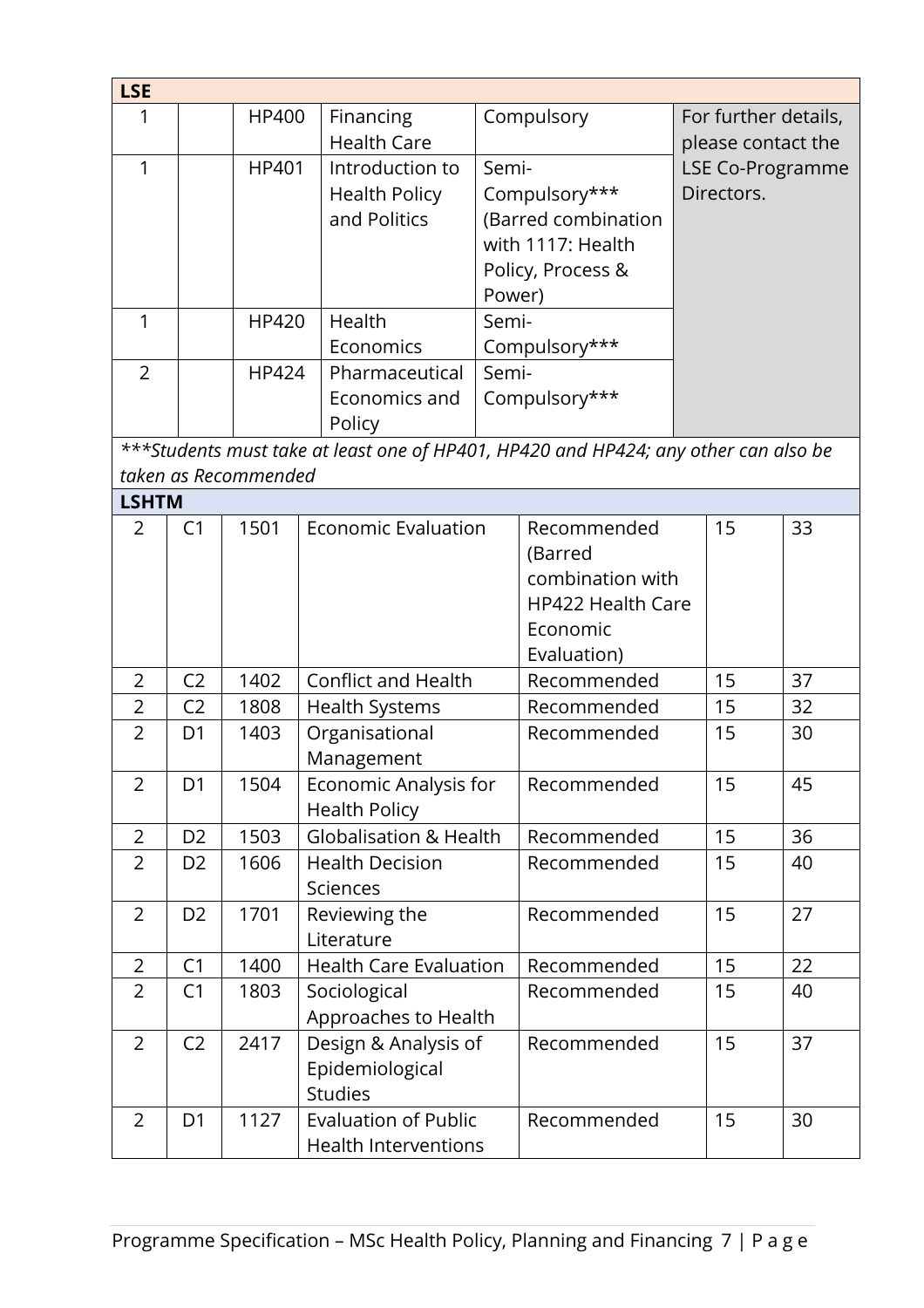| $\overline{2}$ | D <sub>2</sub> | 2437         | Epidemiology of<br><b>Infectious Diseases</b>                                          | Recommended                                                                | 15                                                | 63 |
|----------------|----------------|--------------|----------------------------------------------------------------------------------------|----------------------------------------------------------------------------|---------------------------------------------------|----|
| <b>LSE</b>     |                |              |                                                                                        |                                                                            |                                                   |    |
| 1              |                | HP429        | <b>Behavioural Incentive</b><br>Design in Health and<br><b>Health Care</b>             | Recommended                                                                | For further<br>details, please<br>contact the LSE |    |
| 1              |                | <b>HP422</b> | <b>Health Care Economic</b><br>Evaluation                                              | Recommended<br>(Barred<br>combination with<br>1501 Economic<br>Evaluation) | Co-Programme<br>Directors.                        |    |
| 1              |                | HP404        | Global Health Policy:<br>Institutions, Actors and<br>Politics                          | Recommended                                                                |                                                   |    |
| $\overline{2}$ |                | HP407        | Evidence Review and<br>Synthesis for Decision<br>Making                                | Recommended                                                                |                                                   |    |
| $\overline{2}$ |                | HP412        | <b>Global Health Security</b>                                                          | Recommended                                                                |                                                   |    |
| $\overline{2}$ |                | HP421        | Economic Analysis for<br>Health Policy in Low-<br>and Middle-Income<br>Countries       | Recommended                                                                |                                                   |    |
| $\overline{2}$ |                | HP423        | <b>Advanced Health</b><br>Economics                                                    | Recommended                                                                |                                                   |    |
| $\overline{2}$ |                | HP425        | <b>Statistical Methods in</b><br><b>Health Care Economic</b><br>Evaluation             | Recommended                                                                |                                                   |    |
| $\overline{2}$ |                | <b>HP428</b> | Randomised<br>evaluations of health<br>programmes: from<br>design to<br>implementation | Recommended                                                                |                                                   |    |

\* Student contact time refers to the tutor-mediated time allocated to teaching, provision of guidance and feedback to students. This time includes activities that take place in face-to-face contexts such as on-campus lectures, seminars, demonstrations, tutorials, supervised laboratory workshops, practical classes, project supervision and external fieldwork or visits, as well as where tutors are available for one-to-one discussions and interaction by email. Student contact time also includes tutor-mediated activities that take place in online environments, which may be synchronous (using real-time digital tools such as Zoom or Blackboard Collaborate Ultra) or asynchronous (using digital tools such as tutormoderated discussion forums or blogs often delivered through the School's virtual learning environment, Moodle). These contact hours reflect provision during the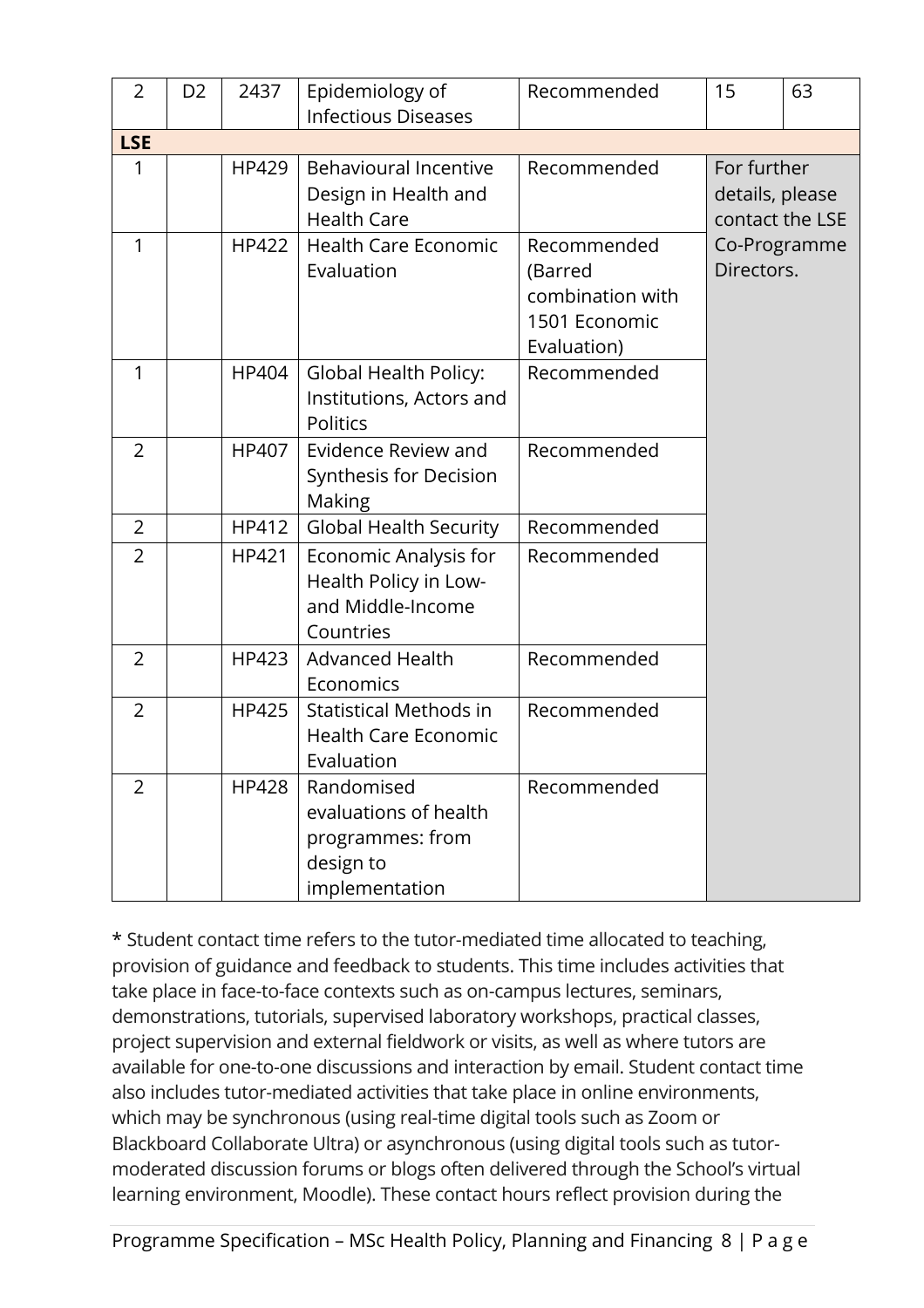2019/2020 session. We anticipate that in 2020/2021 there will be fewer hours with tutor presence at specified times and a greater emphasis on directed study such as recorded lectures, recommended readings and guided exercises. Please refer to the individual 2020/2021 module specifications for more detail. This definition is based on the one provided by the Quality Assurance Agency for Higher Education (QAA) Explaining contact hours (2011) guidance document, page 4 available

here. Student contact time, together with time allocated for independent study and assessment, determines the total student study hours for a module or programme. Although there are separate hours allocated for each of these activities, they should always be clearly linked together to support effective learning.

The London School of Hygiene and Tropical Medicine (LSHTM) defines high quality contact time as structured, focused, purposeful and interactive.

# **4. Entry Requirements**

## **Criteria for admission**

Applicants must normally satisfy LSHTM's general entrance requirements and additional programme-specific entrance requirements to be considered for admission. Applications must be submitted in accordance with the procedures and deadlines given in the web-based or printed prospectus.

- The normal minimum entrance qualification for registration is at least a second-class Honours degree of a UK university, or an overseas qualification of an equivalent standard, or a registerable qualification in medicine, dentistry or veterinary studies appropriate to the programme. Applications with an appropriate technical qualification, or equivalent qualification and experience from overseas, are also welcomed.
- Ideally candidates should have prior work experience in areas relating to health, policy, planning and financing. Preference will be given to such candidates given the competitive nature of this programme. A minimum of one year's experience in health policy or public health related work is recommended.
- Any prospective student who does not meet the above minimum entry requirement, but who has relevant professional experience, may still be eligible for admission. The Registry can advise on eligibility to apply in such cases.

#### For further information, please see

https://www.lshtm.ac.uk/study/how-apply/applying-masters-degreelondon/you-apply-msc